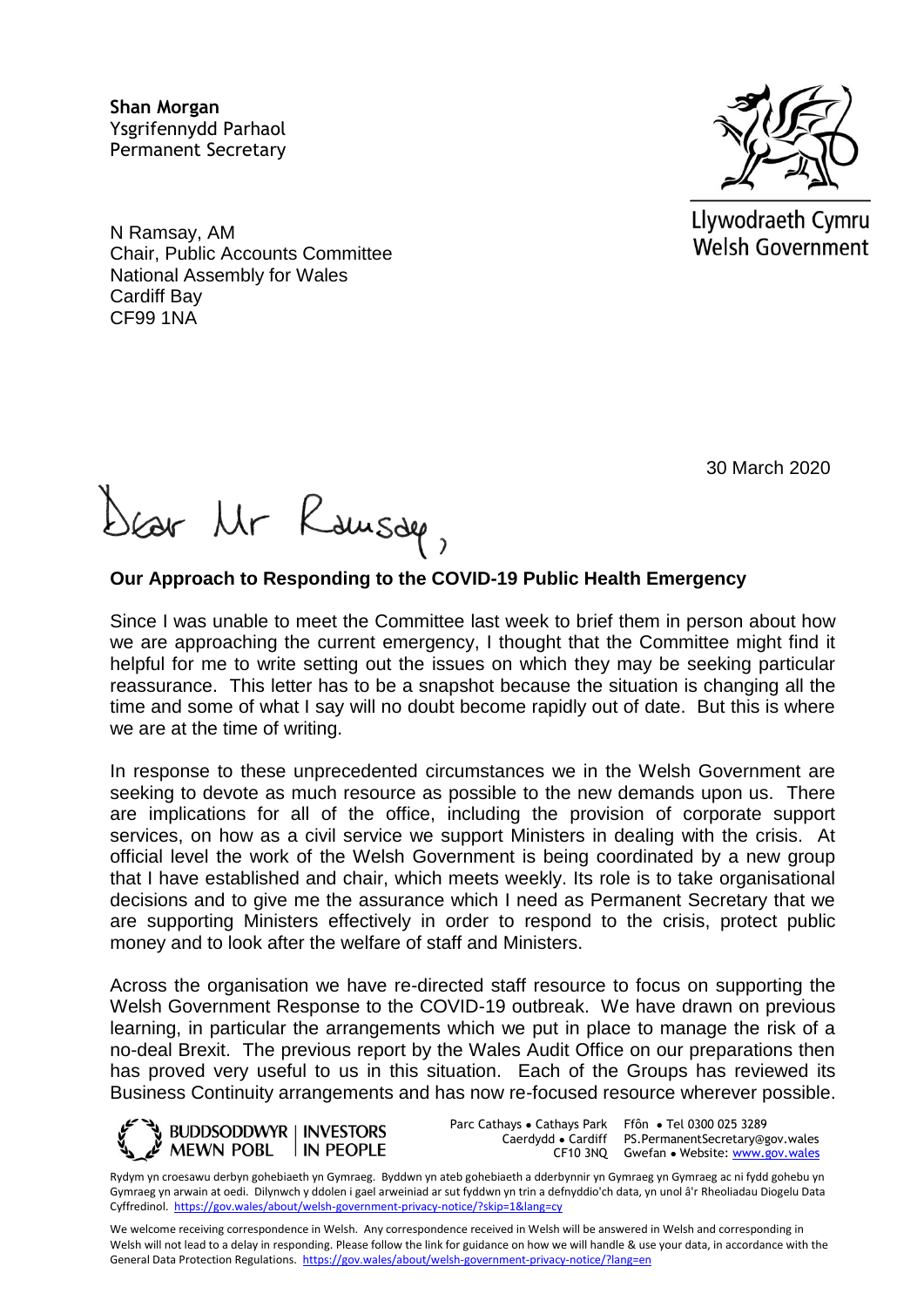At the same time we have resourced our Emergency Control Centre, which is the facility we stand up during an emergency to manage and disseminate all the information coming in. This is a considerable resource requirement and we are asking every part of the office to contribute staff to be seconded to the team. We are resourcing the other new demands in a similar fashion, either by Directors General redeploying staff within their Groups or by moving staff between Groups.

The challenges we face as an organisation to support the people and businesses of Wales during the current crisis are immense. We are working at pace to deliver financial support to businesses, for example, a response which means we will be supporting more recipients of funding than ever been done before by the Welsh Government.

I am very pleased to tell the Committee the response from staff across the organisation to the urgent and intense requirements of supporting Ministers in dealing with the crisis has been exceptional. I am proud of the civil service and the way in which it is responding.

At close of play last Friday 102 staff were reporting that they are self-isolating with 14 recording as sick with Covid-19 symptoms. We expect this number to increase rapidly in the coming days. As the emergency develops we can expect more staff to be affected. In line with national guidance, all staff have been asked to work from home wherever possible and we expect very few to still need to be physically in the office. We have had to close some of our offices due to availability of staff and we anticipate the numbers of offices we need to close will increase. We are clear, though, that as an organisation we are not closing down – just dispersing. Staff will continue to work as normally as possible, albeit through remote means.

I wrote to members of the Public Leaders Forum on 23 March updating them on the COVID-19 crisis, and reassuring them the Welsh Government, utilising the capacity of the new ICT system, was still fully open for business. We are making sure that we communicate regularly and clearly with our public bodies to share with them the actions which we are taking ourselves and to learn from their experience. I am being particularly careful to make sure that the Accounting Officers of the public bodies are being kept in touch with the steps which as Principal Accounting Officer I am introducing in the Welsh Government, as outlined in this letter.

There are excellent examples of cross-public sector working emerging, such as organisations coordinating and sharing information, in a careful and compliant manner, to deliver effective support for vulnerable citizens. We are working with others to seek to provide leadership and to coordinate efforts, particularly at the moment in respect of the shielding arrangements being put in place which will only be effective through close working with our partners in the public sector and the third sector.

As part of the re-appraisal of what corporate work we can re-profile, I have been very grateful to the Auditor General for Wales for the constructive dialogue we are having with him about deferring completion of our accounts this year until the autumn, where



Parc Cathays ● Cathays Park Caerdydd ● Cardiff

CF10 3NQ Gwefan • Website: [www.gov.wales](http://www.gov.wales/) Ffôn ● Tel 0300 025 3289 PS.PermanentSecretary@gov.wales

Rydym yn croesawu derbyn gohebiaeth yn Gymraeg. Byddwn yn ateb gohebiaeth a dderbynnir yn Gymraeg yn Gymraeg ac ni fydd gohebu yn Gymraeg yn arwain at oedi. Dilynwch y ddolen i gael arweiniad ar sut fyddwn yn trin a defnyddio'ch data, yn unol â'r Rheoliadau Diogelu Data Cyffredinol.<https://gov.wales/about/welsh-government-privacy-notice/?skip=1&lang=cy>

We welcome receiving correspondence in Welsh. Any correspondence received in Welsh will be answered in Welsh and corresponding in Welsh will not lead to a delay in responding. Please follow the link for guidance on how we will handle & use your data, in accordance with the General Data Protection Regulations.<https://gov.wales/about/welsh-government-privacy-notice/?lang=en>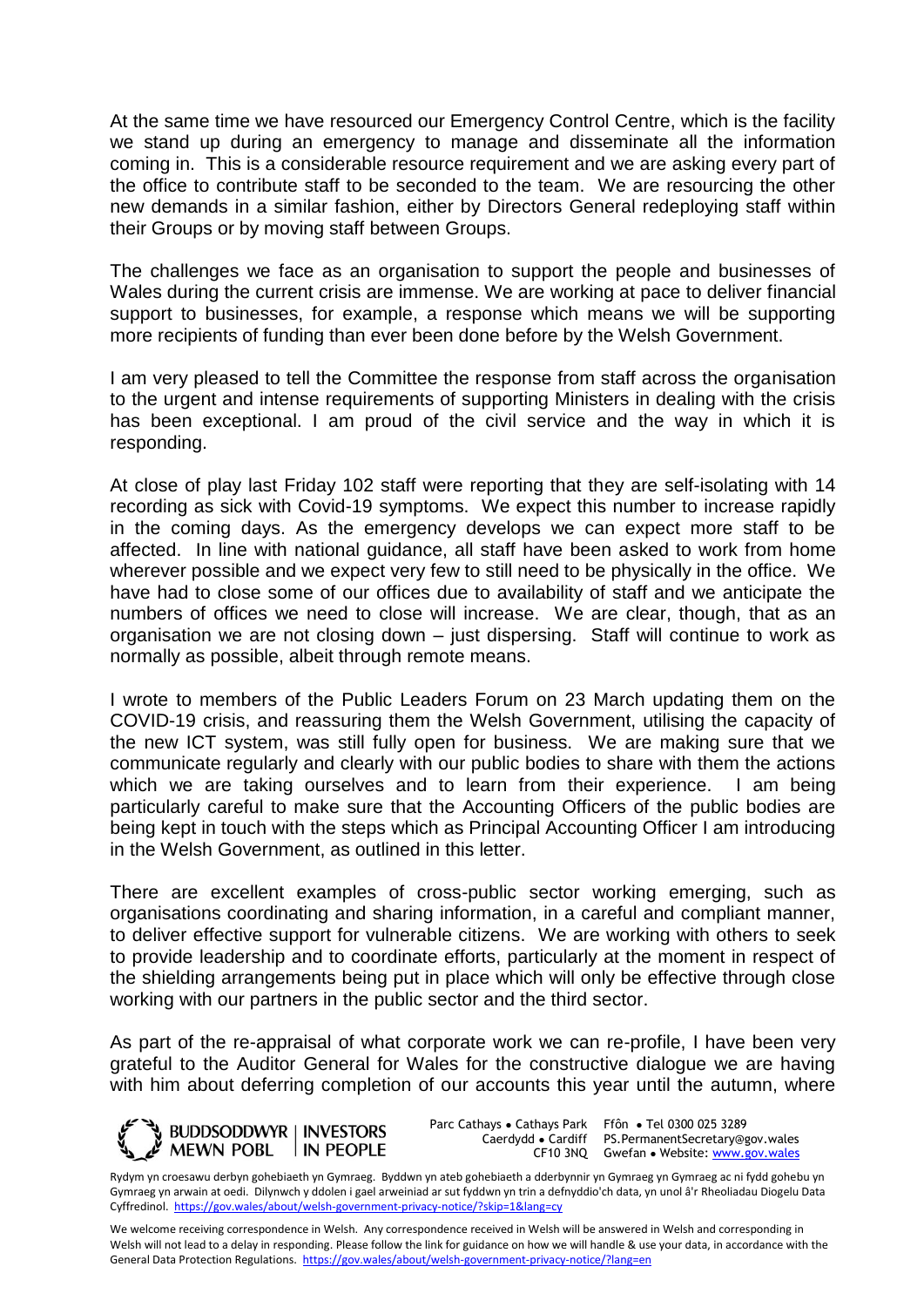one of the difficulties which we are facing is the (understandable in the circumstances) delay which we are experiencing in receiving information from some of our constituent bodies. An extended timetable for accounts preparation is allowing us to divert skilled staff to COVID-19 work and makes a real difference to our efforts. We have also stopped almost all of our own internal audit work together with the scheduled spring meetings of our Audit and Risk Assurance Committees. Our internal auditors, most of whom are finance professionals as well, have valuable skills which are being redeployed across the organisation to assist.

We are being careful, however, to continue to maintain our counter-fraud capability. It is a sad fact that sometimes fraudsters can see a major crisis as an opportunity to perpetrate a fraud when they think we might not be checking as carefully as we usually would, so we need to be especially vigilant on that front. We are making sure that we draw on the helpful UK guidance coming out in this respect.

The Committee has previously taken evidence in relation to the roll-out of our new ICT system last year. Though we were unaware of the importance at the time, the new system has been absolutely essential in allowing us to respond properly to this crisis. Ministers and staff are able to operate remotely with an effective and efficient system. We have increased our capacity to work remotely and the system support has been resilient to date. There has been a rapid and intense acquisition of better skills by many of us (including myself!) in how to make effective use of the new tools that we have for remote working.

I as Principal Accounting Officer, and those who I have designated as Additional Accounting Officers, are very conscious our responsibilities remain through this situation. We need to make sure we still protect the public purse but also recognise that the unique demands of the current situation mean that we will have to do some things in a different way for the duration of the crisis.

We are identifying processes which need to be streamlined and simplified in order to enable decisions to be made at pace while still maintaining the essential safeguards of looking after public money properly and being able to account afterwards for how, and why, it was spent. I recognise that the current crisis means that we need to increase selectively our appetite for risk. I have asked my Additional Accounting Officers to be as flexible, swift and responsive as they can, while still being mindful of our responsibilities to protect the public purse. We have also issued revised guidance to policy teams and to all teams who deal with grant payments and we have strengthened the central teams who deal with governance and grant queries to allow them to respond effectively to the numerous queries which they are receiving from staff seeking guidance.

The extremely fast pace at which we are having to work and respond also has implications for the way in which we record decisions and the reasons why they were taken. It will not always be possible to produce the full written analysis before a decision is taken which we would normally expect in these circumstances. Where this is the



Parc Cathays ● Cathays Park

Caerdydd ● Cardiff PS.PermanentSecretary@gov.wales CF10 3NQ Gwefan • Website: [www.gov.wales](http://www.gov.wales/) Ffôn ● Tel 0300 025 3289

We welcome receiving correspondence in Welsh. Any correspondence received in Welsh will be answered in Welsh and corresponding in Welsh will not lead to a delay in responding. Please follow the link for guidance on how we will handle & use your data, in accordance with the General Data Protection Regulations.<https://gov.wales/about/welsh-government-privacy-notice/?lang=en>

Rydym yn croesawu derbyn gohebiaeth yn Gymraeg. Byddwn yn ateb gohebiaeth a dderbynnir yn Gymraeg yn Gymraeg ac ni fydd gohebu yn Gymraeg yn arwain at oedi. Dilynwch y ddolen i gael arweiniad ar sut fyddwn yn trin a defnyddio'ch data, yn unol â'r Rheoliadau Diogelu Data Cyffredinol.<https://gov.wales/about/welsh-government-privacy-notice/?skip=1&lang=cy>